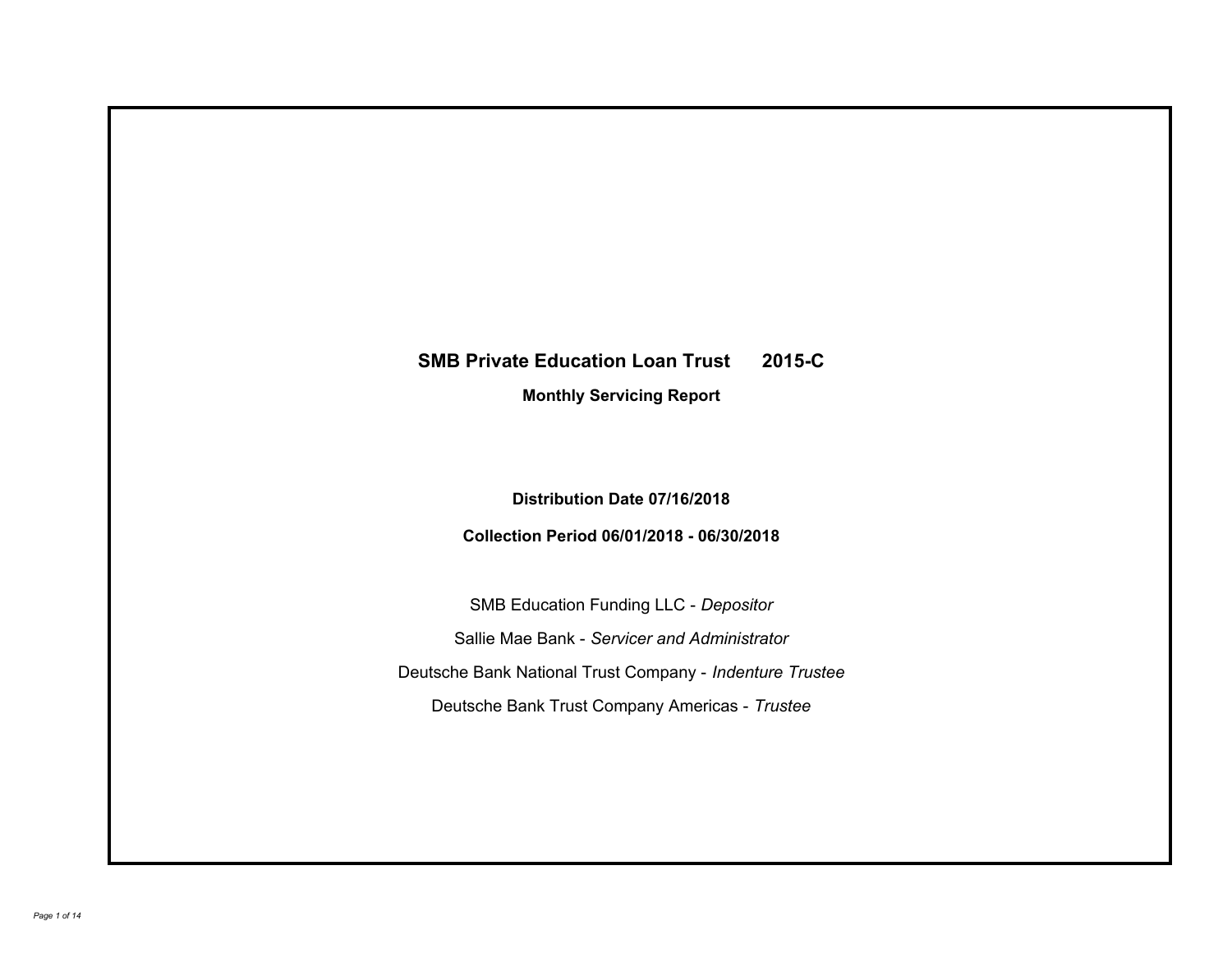| ı.          | <b>Deal Parameters</b>                        |                                                 |                               |                       |                       |
|-------------|-----------------------------------------------|-------------------------------------------------|-------------------------------|-----------------------|-----------------------|
| A           | <b>Student Loan Portfolio Characteristics</b> |                                                 | Settlement Date<br>10/27/2015 | 05/31/2018            | 06/30/2018            |
|             | <b>Principal Balance</b>                      |                                                 | \$693,787,197.00              | \$492,129,248.15      | \$485,013,280.16      |
|             | Interest to be Capitalized Balance            |                                                 | 55,852,621.68                 | 25,136,059.23         | 23,950,092.48         |
|             | Pool Balance                                  |                                                 | \$749,639,818.68              | \$517,265,307.38      | \$508,963,372.64      |
|             | Weighted Average Coupon (WAC)                 |                                                 |                               |                       |                       |
|             |                                               | WAC1 (Contractual Interest Rate on the Loan)    | 8.28%                         | 9.23%                 | 9.30%                 |
|             |                                               | WAC2 (Average of Applicable Interest Rate)      | 8.28%                         | 9.19%                 | 9.26%                 |
|             |                                               | WAC3 (Average of Actual Interest Rate)          | 8.22%                         | 9.11%                 | 9.18%                 |
|             | Weighted Average Remaining Term               |                                                 | 127.00                        | 121.67                | 121.60                |
|             | Number of Loans                               |                                                 | 65,154                        | 46,223                | 45,626                |
|             | Number of Borrowers<br>Pool Factor            |                                                 | 45,614                        | 33,006<br>0.690018452 | 32,605<br>0.678943887 |
|             |                                               | Since Issued Total Constant Prepayment Rate (1) |                               | 9.78%                 | 9.79%                 |
| $\sf B$     | <b>Debt Securities</b>                        | Cusip/Isin                                      | 06/15/2018                    |                       | 07/16/2018            |
|             | A <sub>2</sub> A                              | 78448RAB2                                       | \$146,373,755.83              |                       | \$142,455,350.80      |
|             | A <sub>2</sub> B                              | 78448RAC0                                       | \$70,711,959.34               |                       | \$68,819,010.05       |
|             |                                               |                                                 |                               |                       |                       |
|             | A <sub>3</sub>                                | 78448RAD8                                       | \$75,000,000.00               |                       | \$75,000,000.00       |
|             | B                                             | 78448RAE6                                       | \$70,000,000.00               |                       | \$70,000,000.00       |
|             | C                                             | 78448RAF3                                       | \$50,000,000.00               |                       | \$50,000,000.00       |
| $\mathsf C$ | <b>Certificates</b>                           | <b>Cusip/Isin</b>                               | 06/15/2018                    |                       | 07/16/2018            |
|             | Residual                                      | 78448R106                                       | \$100,000.00                  |                       | \$100,000.00          |
|             |                                               |                                                 |                               |                       |                       |
| D           | <b>Account Balances</b>                       |                                                 | 06/15/2018                    |                       | 07/16/2018            |
|             | Reserve Account Balance                       |                                                 | \$1,884,455.00                |                       | \$1,884,455.00        |
|             |                                               |                                                 |                               |                       |                       |
| Е           | <b>Asset / Liability</b>                      |                                                 | 06/15/2018                    |                       | 07/16/2018            |
|             | Overcollateralization Percentage              |                                                 | 20.33%                        |                       | 20.18%                |
|             | Specified Overcollateralization Amount        |                                                 | \$155,179,592.21              |                       | \$152,689,011.79      |
|             | Actual Overcollateralization Amount           |                                                 | \$105,179,592.21              |                       | \$102,689,011.79      |

(1) For additional information, see 'Since Issued CPR Methodology' found on page 11 of this report.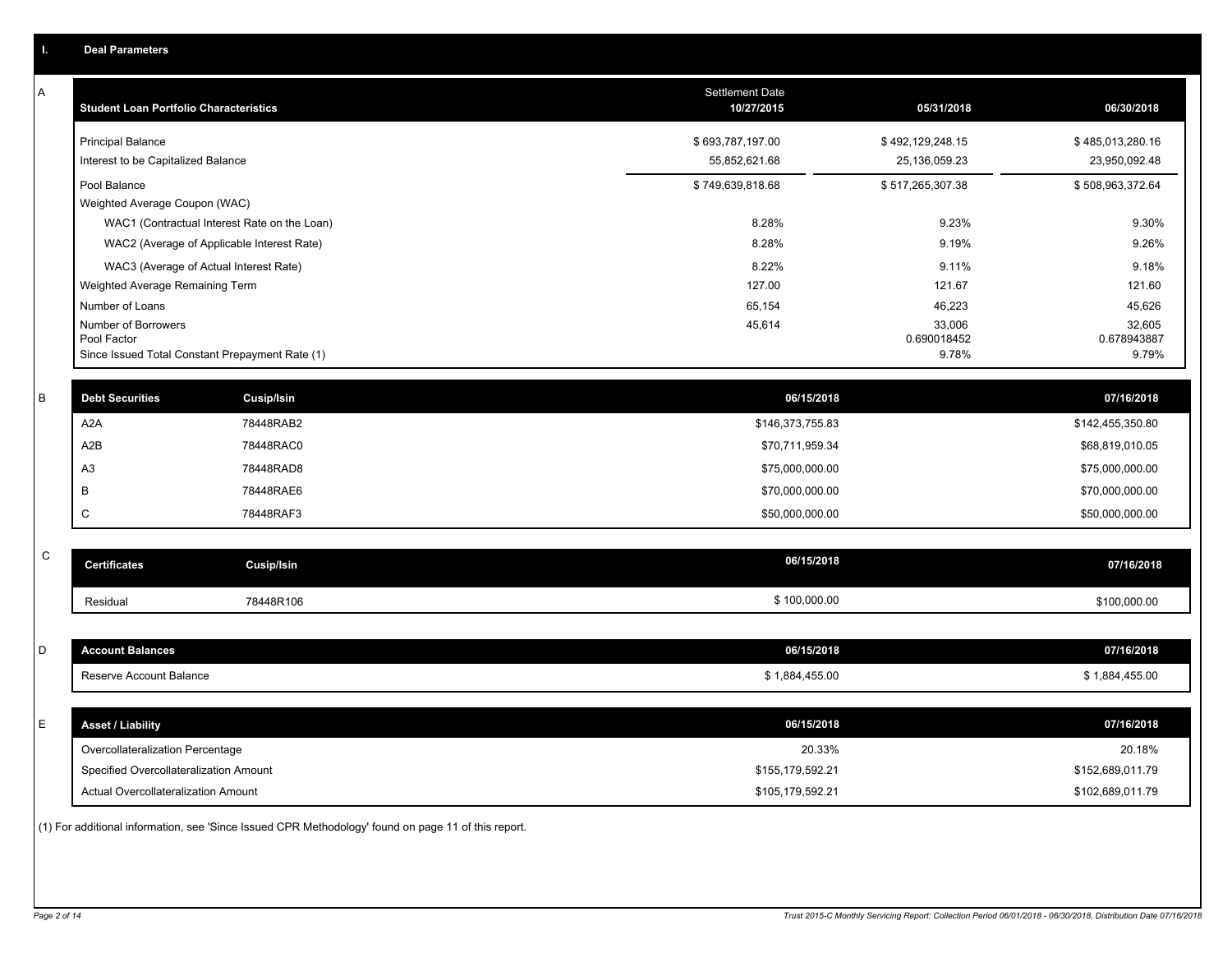| Ш. | 2015-C Trust Activity 06/01/2018 through 06/30/2018              |                 |
|----|------------------------------------------------------------------|-----------------|
| A  | <b>Student Loan Principal Receipts</b>                           |                 |
|    | <b>Borrower Principal</b>                                        | 8,450,437.09    |
|    | <b>Consolidation Activity Principal</b>                          | 0.00            |
|    | Seller Principal Reimbursement                                   | 0.00            |
|    | Servicer Principal Reimbursement                                 | 0.00            |
|    | Delinquent Principal Purchases by Servicer                       | 0.00            |
|    | <b>Other Principal Deposits</b>                                  | 13,442.05       |
|    | <b>Total Principal Receipts</b>                                  | \$8,463,879.14  |
| В  | <b>Student Loan Interest Receipts</b>                            |                 |
|    | Borrower Interest                                                | 2,719,991.23    |
|    | <b>Consolidation Activity Interest</b>                           | 0.00            |
|    | Seller Interest Reimbursement                                    | 0.00            |
|    | Servicer Interest Reimbursement                                  | 0.00            |
|    | Delinquent Interest Purchases by Servicer                        | 0.00            |
|    | <b>Other Interest Deposits</b>                                   | 100.55          |
|    | <b>Total Interest Receipts</b>                                   | \$2,720,091.78  |
| C  | <b>Recoveries on Realized Losses</b>                             | \$80,085.15     |
| D  | <b>Investment Income</b>                                         | \$18,202.59     |
| Е  | <b>Funds Borrowed from Next Collection Period</b>                | \$0.00          |
| F  | <b>Funds Repaid from Prior Collection Period</b>                 | \$0.00          |
| G  | Loan Sale or Purchase Proceeds                                   | \$0.00          |
| н  | Initial Deposits to Distribution Account                         | \$0.00          |
|    | <b>Excess Transferred from Other Accounts</b>                    | \$0.00          |
| J  | <b>Borrower Benefit Reimbursements</b>                           | \$0.00          |
| Κ  | <b>Other Deposits</b>                                            | \$0.00          |
| L  | <b>Other Fees Collected</b>                                      | \$0.00          |
| М  | <b>AVAILABLE FUNDS</b>                                           | \$11,282,258.66 |
|    |                                                                  |                 |
| N  | Non-Cash Principal Activity During Collection Period             | \$1,347,911.15  |
| O  | Aggregate Purchased Amounts by the Depositor, Servicer or Seller | \$13,542.60     |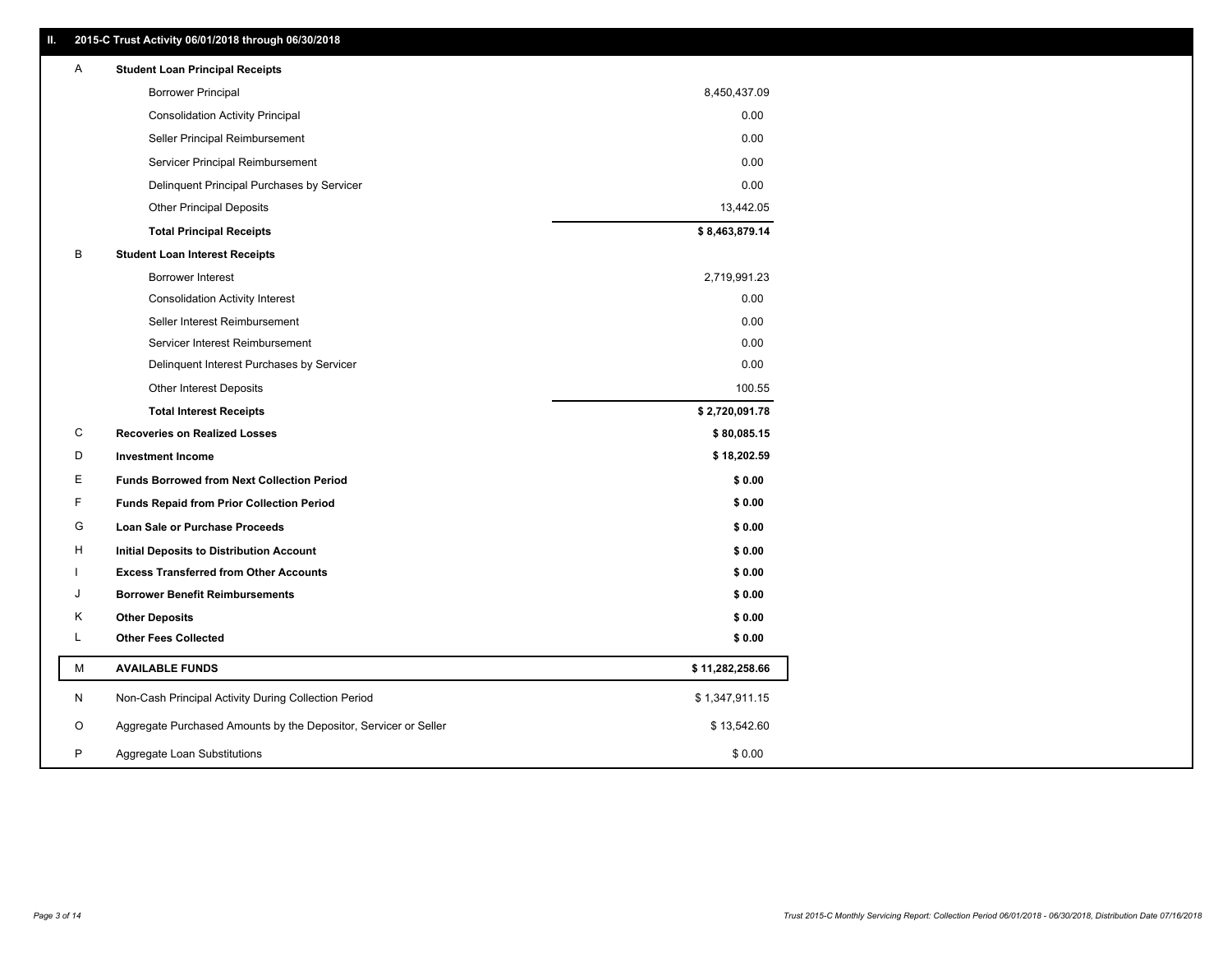### **06/30/2018 05/31/2018 Wtd Avg Coupon # Loans Principal and Interest Accrued to Capitalize % of Principal % of Loans in Repay (1) Wtd Avg Coupon # Loans Principal and Interest Accrued to Capitalize % of Principal % of Loans in Repay (1)**  INTERIM: IN SCHOOL 10.39% 1,986 \$27,984,606.27 5.498% - % 10.28% 2,372 \$34,101,319.65 6.593% - % GRACE 10.30% 1,378 \$20,559,671.69 4.040% - % 10.23% 1,309 \$18,401,016.14 3.557% - % DEFERMENT 10.34% 2,590 \$32,781,588.78 6.441% - % 10.28% 2,645 \$33,165,736.30 6.412% - % REPAYMENT: CURRENT 8.93% 37,211 \$392,620,586.58 77.141% 91.812% 8.86% 37,515 \$396,835,075.53 76.718% 91.946% 31-60 DAYS DELINQUENT 9.07% 593 \$7,562,690.86 1.486% 1.768% 9.65% 635 \$8,356,445.26 1.616% 1.936% 61-90 DAYS DELINQUENT 9.60% 315 \$4,395,362.04 0.864% 1.028% 8.28% 304 \$4,351,575.17 0.841% 1.008% > 90 DAYS DELINQUENT 9.56% 159 \$2,567,397.55 0.504% 0.600% 9.92% 156 \$2,446,854.88 0.473% 0.567% FORBEARANCE 9.35% 1,394 \$20,491,468.87 4.026% 4.792% 9.01% 1,287 \$19,607,284.45 3.791% 4.543% **TOTAL 45,626 \$508,963,372.64 100.00% 100.00% 46,223 \$517,265,307.38 100.00% 100.00% Loans by Repayment Status** Percentages may not total 100% due to rounding \*

Loans classified in "Repayment" include any loan for which interim interest only, \$25 fixed payments or full principal and interest payments are due. 1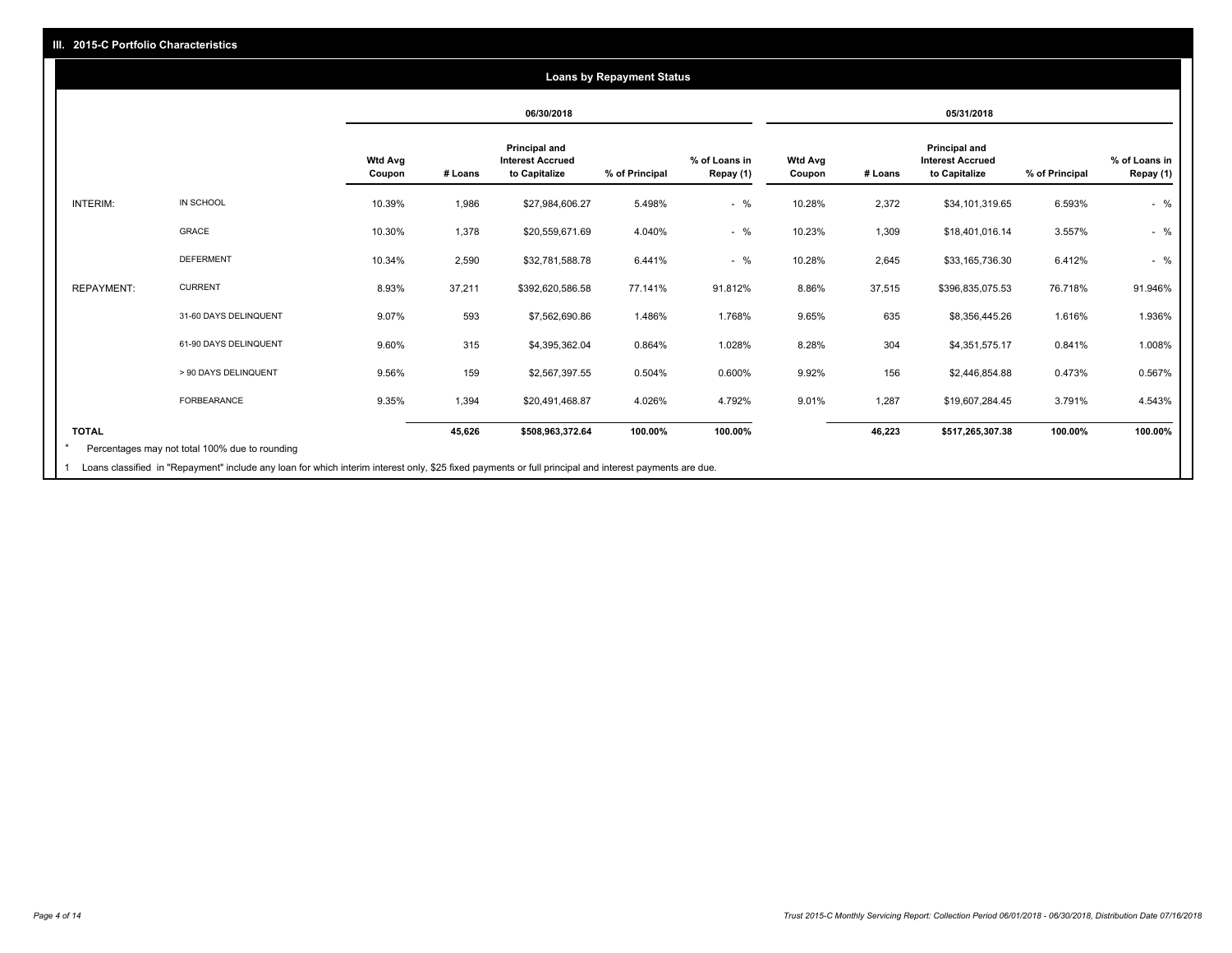|                 |                       |                          |         | 06/30/2018                                                       |                |                                |                          |         | 05/31/2018                                                |                |                                |
|-----------------|-----------------------|--------------------------|---------|------------------------------------------------------------------|----------------|--------------------------------|--------------------------|---------|-----------------------------------------------------------|----------------|--------------------------------|
|                 |                       | <b>Wtd Avg</b><br>Coupon | # Loans | <b>Principal and</b><br><b>Interest Accrued</b><br>to Capitalize | % of Principal | % of Loans in<br>P&I Repay (2) | <b>Wtd Avg</b><br>Coupon | # Loans | Principal and<br><b>Interest Accrued</b><br>to Capitalize | % of Principal | % of Loans in<br>P&I Repay (2) |
| <b>INTERIM:</b> | IN SCHOOL             | 10.10%                   | 3,654   | \$52,157,237.79                                                  | 10.248%        | $-$ %                          | 10.00%                   | 4,442   | \$63,792,177.14                                           | 12.333%        | $-$ %                          |
|                 | GRACE                 | 10.03%                   | 2,615   | \$37,705,986.97                                                  | 7.408%         | $-$ %                          | 9.96%                    | 2,397   | \$33,342,335.09                                           | 6.446%         | $-$ %                          |
|                 | <b>DEFERMENT</b>      | 9.99%                    | 4,739   | \$57,369,381.44                                                  | 11.272%        | $-$ %                          | 9.90%                    | 4,857   | \$58,334,609.32                                           | 11.278%        | $-$ %                          |
| P&I REPAYMENT:  | <b>CURRENT</b>        | 8.78%                    | 32,204  | \$327,378,400.28                                                 | 64.323%        | 90.503%                        | 8.71%                    | 32,179  | \$327,427,187.18                                          | 63.300%        | 90.500%                        |
|                 | 31-60 DAYS DELINQUENT | 8.99%                    | 556     | \$6,991,630.00                                                   | 1.374%         | 1.933%                         | 9.62%                    | 608     | \$8,038,556.82                                            | 1.554%         | 2.222%                         |
|                 | 61-90 DAYS DELINQUENT | 9.57%                    | 305     | \$4,306,454.34                                                   | 0.846%         | 1.191%                         | 8.26%                    | 297     | \$4,276,302.50                                            | 0.827%         | 1.182%                         |
|                 | > 90 DAYS DELINQUENT  | 9.55%                    | 158     | \$2,561,908.18                                                   | 0.503%         | 0.708%                         | 9.92%                    | 156     | \$2,446,854.88                                            | 0.473%         | 0.676%                         |
|                 | FORBEARANCE           | 9.35%                    | 1,395   | \$20,492,373.64                                                  | 4.026%         | 5.665%                         | 9.01%                    | 1,287   | \$19,607,284.45                                           | 3.791%         | 5.419%                         |
| <b>TOTAL</b>    |                       |                          | 45,626  | \$508,963,372.64                                                 | 100.00%        | 100.00%                        |                          | 46,223  | \$517,265,307.38                                          | 100.00%        | 100.00%                        |

WAC reflects WAC3 To conform with company standard reporting these sections now include Princial and Interest Accrued to Capitalize.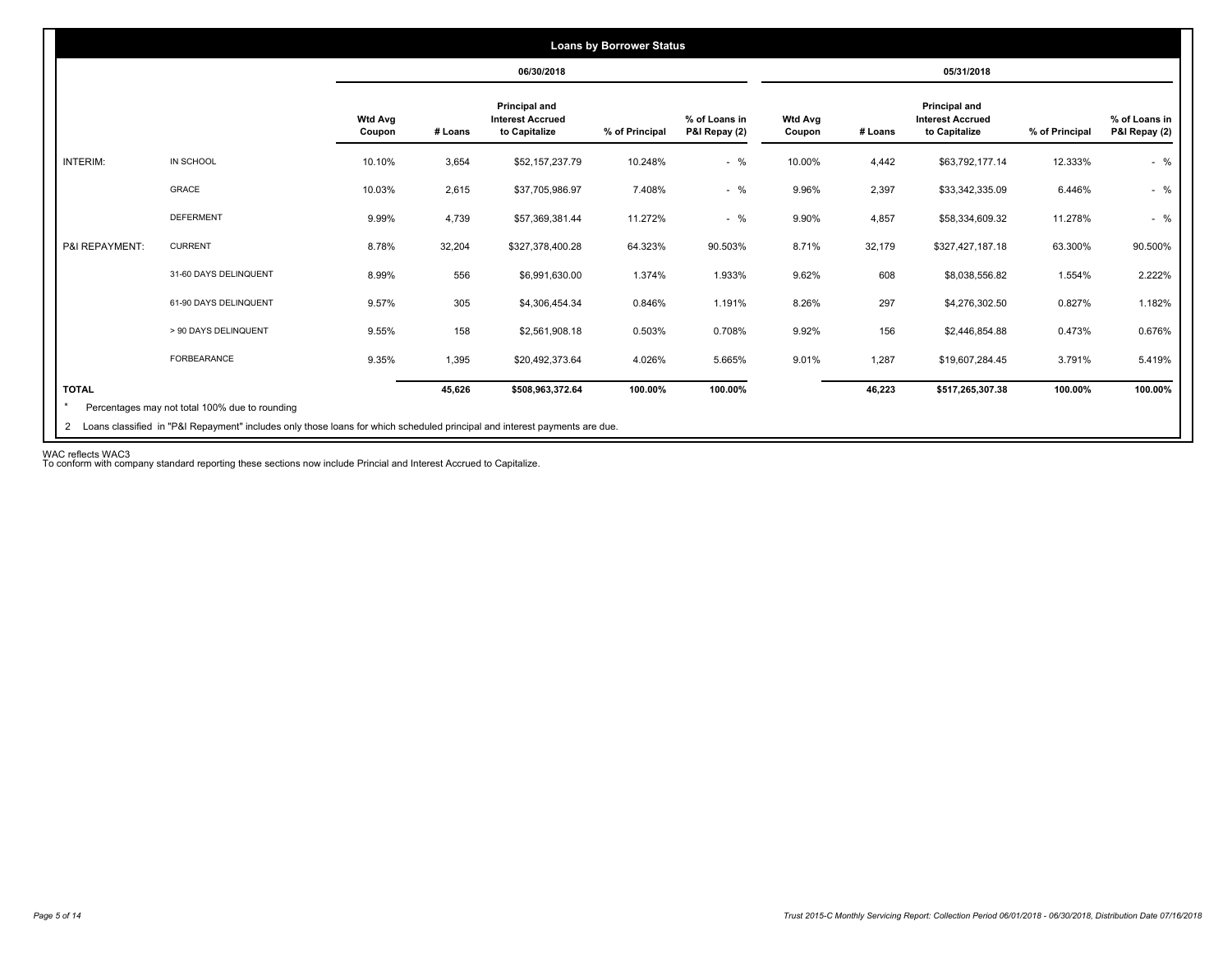|                                                                                                  | 6/30/2018        | 5/31/2018        |
|--------------------------------------------------------------------------------------------------|------------------|------------------|
| Pool Balance                                                                                     | \$508,963,372.64 | \$517,265,307.38 |
| Total # Loans                                                                                    | 45,626           | 46,223           |
| <b>Total # Borrowers</b>                                                                         | 32,605           | 33,006           |
| Weighted Average Coupon                                                                          | 9.26%            | 9.19%            |
| Weighted Average Remaining Term                                                                  | 121.60           | 121.67           |
| Percent of Pool - Cosigned                                                                       | 93.1%            | 93.1%            |
| Percent of Pool - Non Cosigned                                                                   | 6.9%             | 6.9%             |
| Borrower Interest Accrued for Period                                                             | \$3,634,871.51   | \$3,808,962.63   |
| Outstanding Borrower Interest Accrued                                                            | \$27,018,355.35  | \$28,250,309.47  |
| Gross Principal Realized Loss - Periodic *                                                       | \$719,149.98     | \$417,867.76     |
| Gross Principal Realized Loss - Cumulative *                                                     | \$17,293,757.59  | \$16,574,607.61  |
| Recoveries on Realized Losses - Periodic                                                         | \$80,085.15      | \$73,544.71      |
| Recoveries on Realized Losses - Cumulative                                                       | \$2,222,823.83   | \$2,142,738.68   |
| Net Losses - Periodic                                                                            | \$639,064.83     | \$344,323.05     |
| Net Losses - Cumulative                                                                          | \$15,070,933.76  | \$14,431,868.93  |
| Non-Cash Principal Activity - Capitalized Interest                                               | \$2,068,348.17   | \$1,008,635.89   |
| Since Issued Total Constant Prepayment Rate (CPR) (1)                                            | 9.79%            | 9.78%            |
| <b>Loan Substitutions</b>                                                                        | \$0.00           | \$0.00           |
| <b>Cumulative Loan Substitutions</b>                                                             | \$0.00           | \$0.00           |
| <b>Unpaid Servicing Fees</b>                                                                     | \$0.00           | \$0.00           |
| <b>Unpaid Administration Fees</b>                                                                | \$0.00           | \$0.00           |
| <b>Unpaid Carryover Servicing Fees</b>                                                           | \$0.00           | \$0.00           |
| Note Interest Shortfall                                                                          | \$0.00           | \$0.00           |
| Loans in Modification                                                                            | \$37,843,143.47  | \$37,004,890.10  |
| % of Loans in Modification as a % of Loans in Repayment (P&I)                                    | 11.09%           | 10.81%           |
|                                                                                                  |                  |                  |
| % Annualized Gross Principal Realized Loss - Periodic as a %<br>of Loans in Repayment (P&I) * 12 | 2.53%            | 1.47%            |
| % Gross Principal Realized Loss - Cumulative as a % of<br>Original Pool Balance                  | 2.31%            | 2.21%            |

\* In accordance with the Servicer's current policies and procedures, after September 1, 2017 loans subject to bankruptcy claims generally will not be reported as a charged-off unless and until they are delinquent for 120 d

(1) For additional information, see 'Since Issued CPR Methodology' found on page 11 of this report.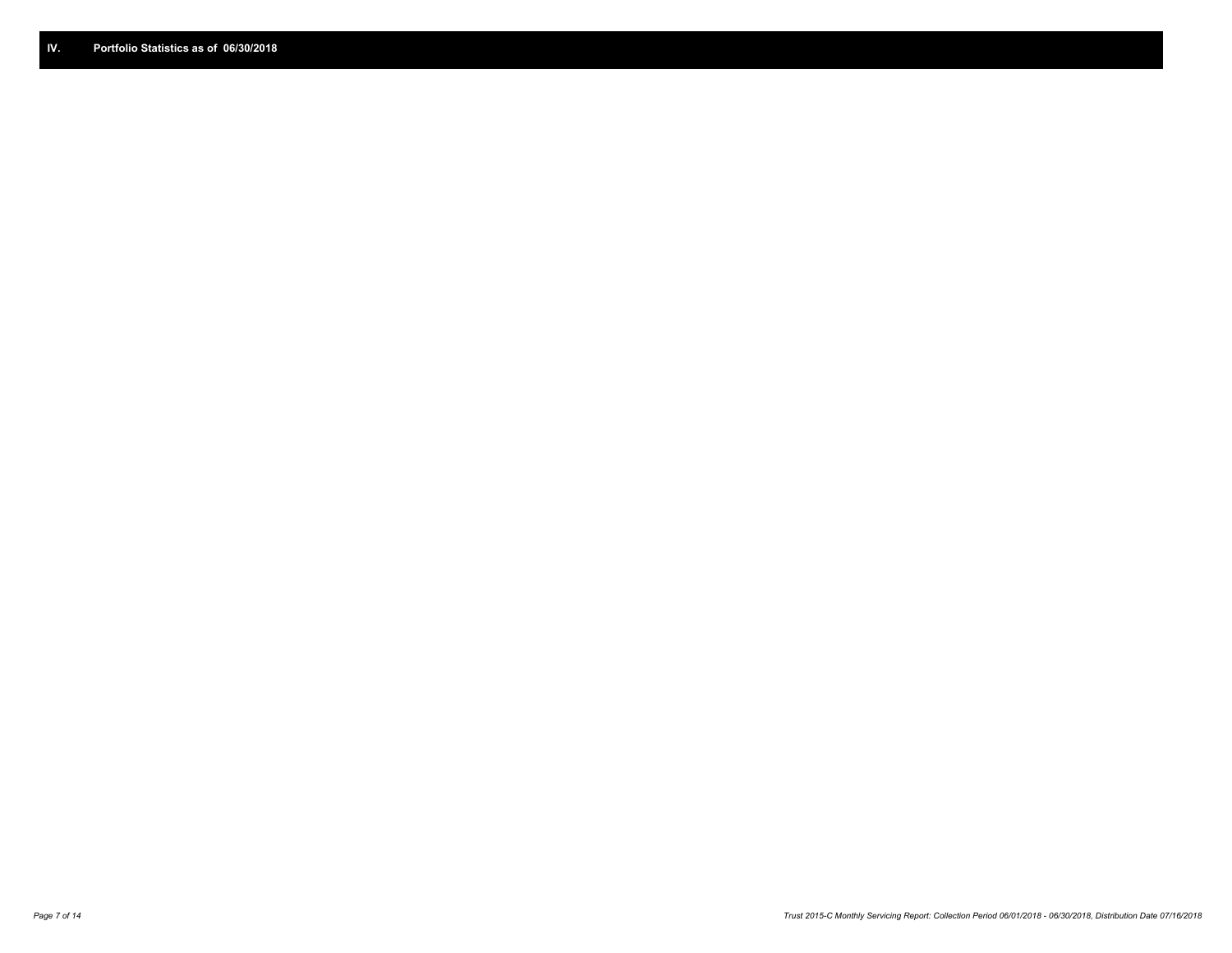| Loan Program                       |                                   |         |                  |          |
|------------------------------------|-----------------------------------|---------|------------------|----------|
|                                    | Weighted<br><b>Average Coupon</b> | # LOANS | <b>\$ AMOUNT</b> | $%$ *    |
| - Smart Option Interest-Only Loans | 8.54%                             | 10,070  | \$81,776,916.82  | 16.067%  |
| - Smart Option Fixed Pay Loans     | 9.16%                             | 12,038  | \$159,255,657.92 | 31.290%  |
| - Smart Option Deferred Loans      | 9.39%                             | 23,518  | \$267,930,797.90 | 52.642%  |
| - Other Loan Programs              | $0.00\%$                          | 0       | \$0.00           | 0.000%   |
| Total                              | 9.18%                             | 45,626  | \$508,963,372.64 | 100.000% |

\* Percentages may not total 100% due to rounding

B

C

A

**Index Type**

|                       | Weighted<br><b>Average Coupon</b> | # LOANS | <b>\$ AMOUNT</b> | $%$ *    |
|-----------------------|-----------------------------------|---------|------------------|----------|
| - Fixed Rate Loans    | 7.66%                             | 10.090  | \$132,391,310.89 | 26.012%  |
| - LIBOR Indexed Loans | 9.72%                             | 35,536  | \$376,572,061.75 | 73.988%  |
| - Other Index Rates   | $0.00\%$                          | 0       | \$0.00           | 0.000%   |
| <b>Total</b>          | 9.18%                             | 45,626  | \$508,963,372.64 | 100.000% |

\* Percentages may not total 100% due to rounding

## **Weighted Average Recent FICO**

| 0 - 639              | 3,523  | \$39,608,704.89  | 7.782%   |
|----------------------|--------|------------------|----------|
| 640 - 669            | 2,794  | \$30,743,154.15  | 6.040%   |
| 670 - 699            | 4,876  | \$54,587,585.23  | 10.725%  |
| 700 - 739            | 9,518  | \$106,983,038.64 | 21.020%  |
| $740 +$              | 24,909 | \$277,023,158.49 | 54.429%  |
| $N/A$ <sub>(1)</sub> | 6      | \$17,731.24      | 0.003%   |
| <b>Total</b>         | 45,626 | \$508,963,372.64 | 100.000% |
|                      |        |                  |          |

#### WAC reflects WAC3

To conform with company standard reporting these sections now include Princial and Interest Accrued to Capitalize.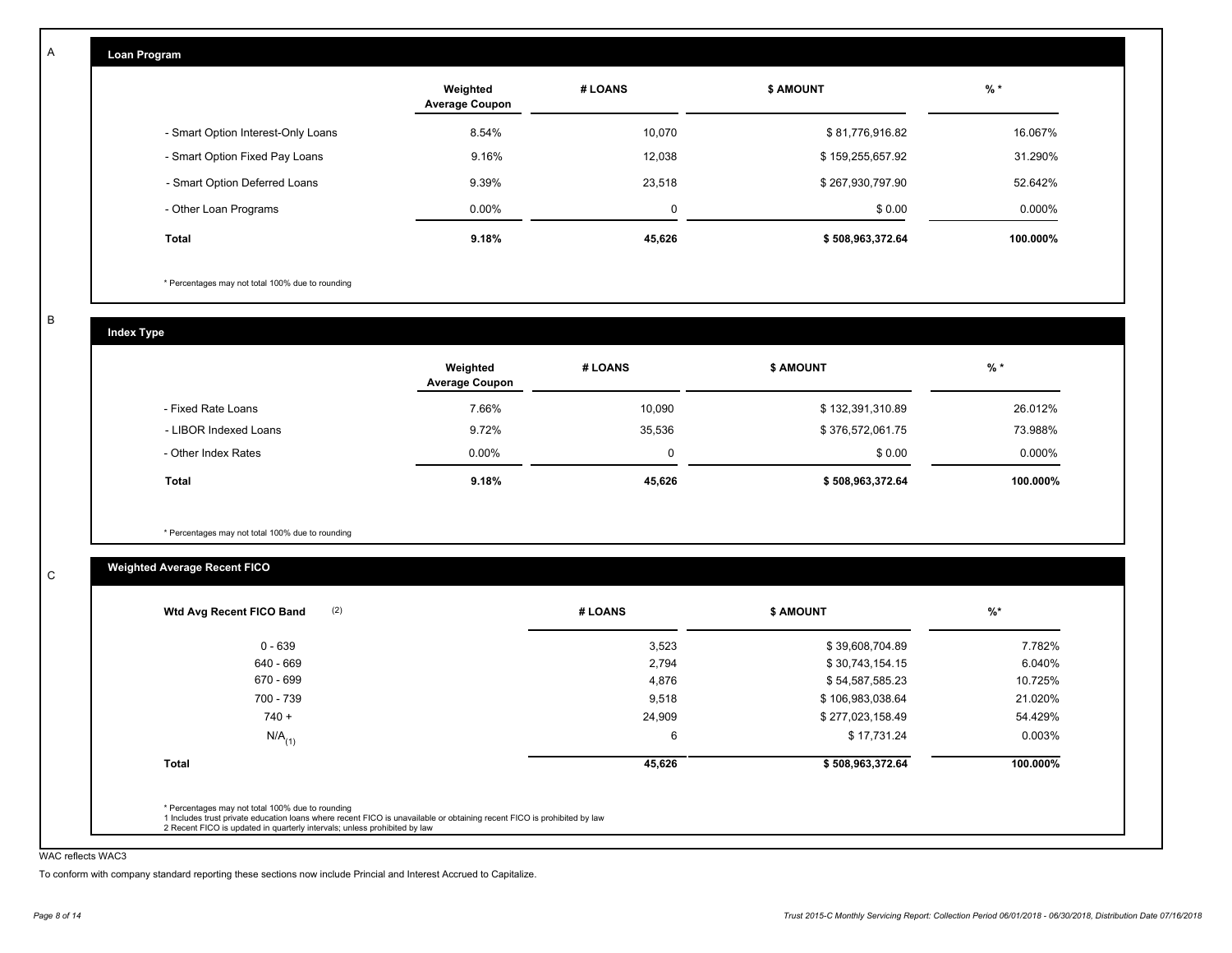| А. |       | Reserve Account                                                                          |                  |  |
|----|-------|------------------------------------------------------------------------------------------|------------------|--|
|    |       | Specified Reserve Account Balance                                                        | \$1,884,455.00   |  |
|    |       | Actual Reserve Account Balance                                                           | \$1,884,455.00   |  |
| В. |       | <b>Principal Distribution Amount</b>                                                     |                  |  |
|    | i.    | Class A Notes Outstanding                                                                | \$292,085,715.17 |  |
|    | ii.   | Pool Balance                                                                             | \$508,963,372.64 |  |
|    | iii.  | First Priority Principal Distribution Amount (i - ii)                                    | \$0.00           |  |
|    | IV.   | Class A and B Notes Outstanding                                                          | \$362,085,715.17 |  |
|    | v.    | First Priority Principal Distribution Amount                                             | \$0.00           |  |
|    | vi.   | Pool Balance                                                                             | \$508,963,372.64 |  |
|    | vii.  | Specified Overcollateralization Amount                                                   | \$152,689,011.79 |  |
|    | viii. | Available Funds (after payment of waterfall items A through H)                           | \$9,746,436.06   |  |
|    | ix.   | Class C Notes Outstanding                                                                | \$50,000,000.00  |  |
|    | х.    | Regular Principal Distribution Amount (if (iv > 0, (iv - v) - (vi - vii), min(viii, ix)) | \$5,811,354.32   |  |
|    | xi.   | Pool Balance                                                                             | \$508,963,372.64 |  |
|    | xii.  | 10% of Initial Pool Balance                                                              | \$74,963,981.87  |  |
|    | xiii. | First Priority Principal Distribution Amount                                             | \$0.00           |  |
|    | XIV.  | Regular Principal Distribution Amount                                                    | \$5,811,354.32   |  |
|    | XV.   | Available Funds (after payment of waterfall items A through J)                           | \$3,935,081.74   |  |
|    |       | xvi. Additional Principal Distribution Amount (if(ix <= x,min(xv, xi - xiii - xiv)))     | \$0.00           |  |
|    |       |                                                                                          |                  |  |

## **A. Reserve Account**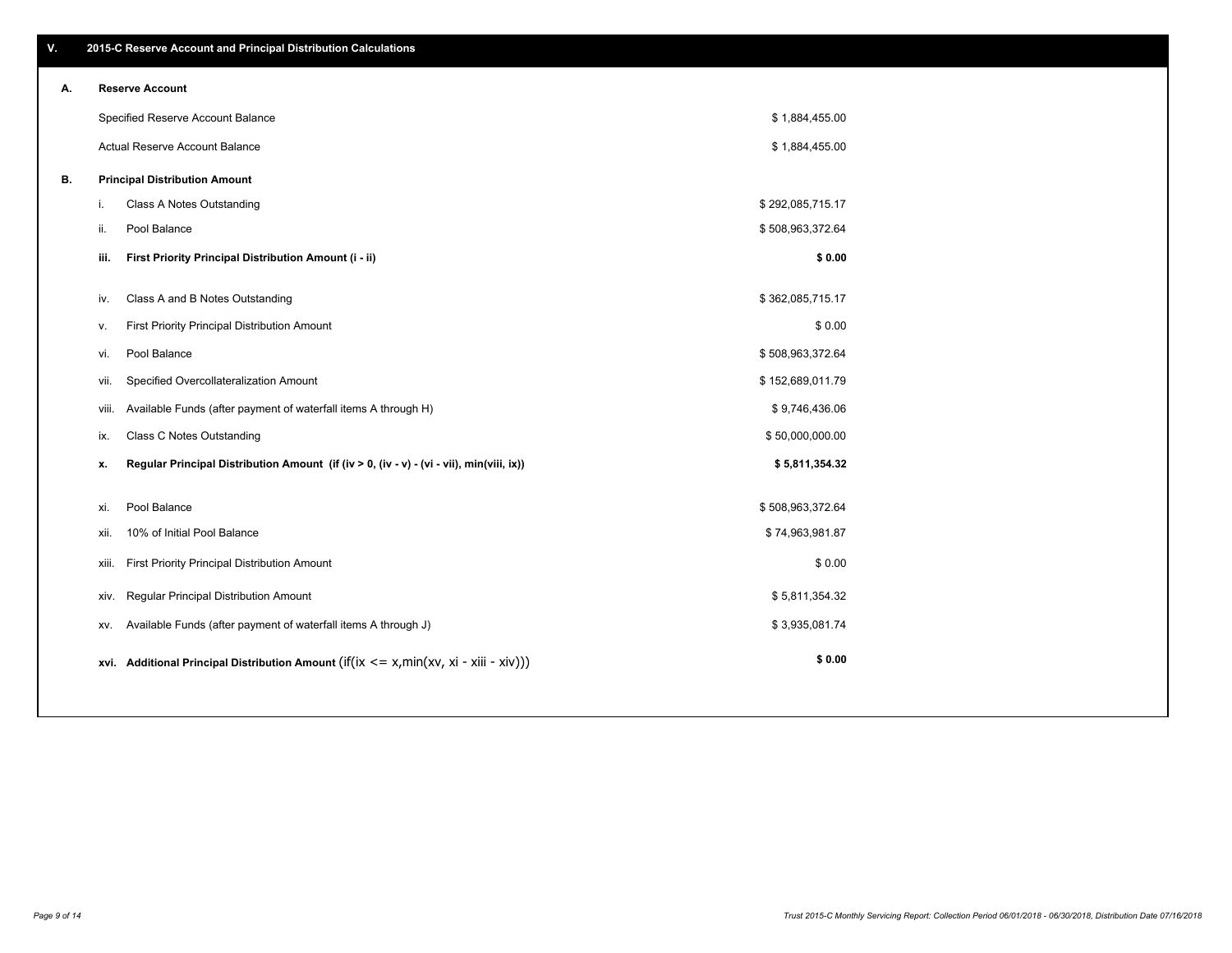|    |                                                         | Paid           | <b>Funds Balance</b> |
|----|---------------------------------------------------------|----------------|----------------------|
|    | <b>Total Available Funds</b>                            |                | \$11,282,258.66      |
| A  | <b>Trustee Fees</b>                                     | \$0.00         | \$11,282,258.66      |
| B  | <b>Servicing Fees</b>                                   | \$329,059.01   | \$10,953,199.65      |
| C  | i. Administration Fees                                  | \$8,333.00     | \$10,944,866.65      |
|    | ii. Unreimbursed Administrator Advances plus any Unpaid | \$0.00         | \$10,944,866.65      |
| D  | Class A Noteholders Interest Distribution Amount        | \$806,763.92   | \$10,138,102.73      |
| Е  | First Priority Principal Payment                        | \$0.00         | \$10,138,102.73      |
| F. | Class B Noteholders Interest Distribution Amount        | \$204,166.67   | \$9,933,936.06       |
| G  | Class C Noteholders Interest Distribution Amount        | \$187,500.00   | \$9,746,436.06       |
| Н  | <b>Reinstatement Reserve Account</b>                    | \$0.00         | \$9,746,436.06       |
|    | <b>Regular Principal Distribution</b>                   | \$5,811,354.32 | \$3,935,081.74       |
| J  | <b>Carryover Servicing Fees</b>                         | \$0.00         | \$3,935,081.74       |
| Κ  | <b>Additional Principal Distribution Amount</b>         | \$0.00         | \$3,935,081.74       |
| L  | Unpaid Expenses of Trustee                              | \$0.00         | \$3,935,081.74       |
| M  | Unpaid Expenses of Administrator                        | \$0.00         | \$3,935,081.74       |
| N  | Remaining Funds to the Residual Certificateholders      | \$3,935,081.74 | \$0.00               |

#### **Waterfall Conditions**

| А. | <b>Class C Noteholders' Interest Distribution Condition</b>                              |                  |
|----|------------------------------------------------------------------------------------------|------------------|
|    | Pool Balance                                                                             | \$508,963,372.64 |
|    | Class A and B Notes Outstanding<br>Ш.                                                    | \$362,085,715.17 |
|    | Class C Noteholders' Interest Distribution Ratio (i / ii)<br>iii.                        | 140.56%          |
|    | Minimum Ratio<br>IV.                                                                     | 110.00%          |
|    | Is the Class C Noteholders' Interest Distribution Condition Satisfied (iii $>$ iv)<br>V. | v                |

\* If the Class C Noteholders' Interest Distribution Condition is satisfied then the amount of interest accrued at the Class C Rate for the Accrual Period is Released on the distribution Date.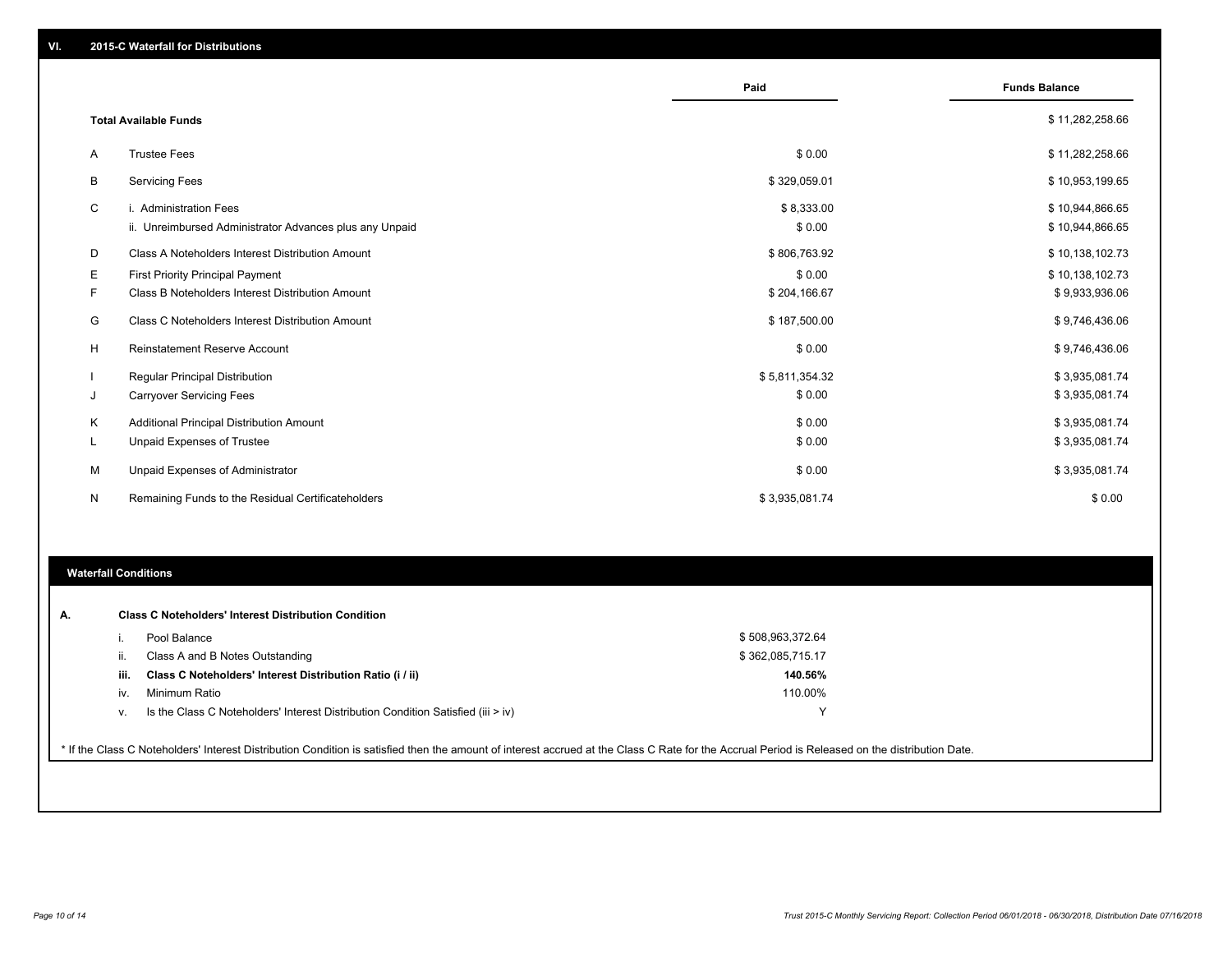## **VII. 2015-C Distributions**

#### **Distribution Amounts**

|                                                            | A <sub>2</sub> A        | A <sub>2</sub> B        | A3                      |
|------------------------------------------------------------|-------------------------|-------------------------|-------------------------|
| Cusip/Isin                                                 | 78448RAB2               | 78448RAC0               | 78448RAD8               |
| <b>Beginning Balance</b>                                   | \$146,373,755.83        | \$70,711,959.34         | \$75,000,000.00         |
| Index                                                      | <b>FIXED</b>            | <b>LIBOR</b>            | <b>LIBOR</b>            |
| Spread/Fixed Rate                                          | 2.75%                   | 1.40%                   | 1.95%                   |
| Record Date (Days Prior to Distribution)                   | 1 NEW YORK BUSINESS DAY | 1 NEW YORK BUSINESS DAY | 1 NEW YORK BUSINESS DAY |
| <b>Accrual Period Begin</b>                                | 6/15/2018               | 6/15/2018               | 6/15/2018               |
| <b>Accrual Period End</b>                                  | 7/15/2018               | 7/16/2018               | 7/16/2018               |
| Daycount Fraction                                          | 0.08333333              | 0.08611111              | 0.08611111              |
| Interest Rate*                                             | 2.75000%                | 3.47325%                | 4.02325%                |
| <b>Accrued Interest Factor</b>                             | 0.002291667             | 0.002990854             | 0.003464465             |
| <b>Current Interest Due</b>                                | \$335,439.86            | \$211,489.16            | \$259,834.90            |
| Interest Shortfall from Prior Period Plus Accrued Interest | $\mathsf{\$}$ -         | $S -$                   | $S -$                   |
| <b>Total Interest Due</b>                                  | \$335,439.86            | \$211,489.16            | \$259,834.90            |
| <b>Interest Paid</b>                                       | \$335,439.86            | \$211,489.16            | \$259,834.90            |
| <b>Interest Shortfall</b>                                  | $\mathsf{\$}$ -         | $\mathsf{\$}$ -         | \$ -                    |
| <b>Principal Paid</b>                                      | \$3,918,405.03          | \$1,892,949.29          | $\frac{2}{3}$ -         |
| <b>Ending Principal Balance</b>                            | \$142,455,350.80        | \$68,819,010.05         | \$75,000,000.00         |
| Paydown Factor                                             | 0.018929493             | 0.018929493             | 0.000000000             |
| <b>Ending Balance Factor</b>                               | 0.688190100             | 0.688190101             | 1.000000000             |

\* Pay rates for Current Distribution. For the interest rates applicable to the next distribution date, please see https://www.salliemae.com/about/investors/data/SMBabrate.txt.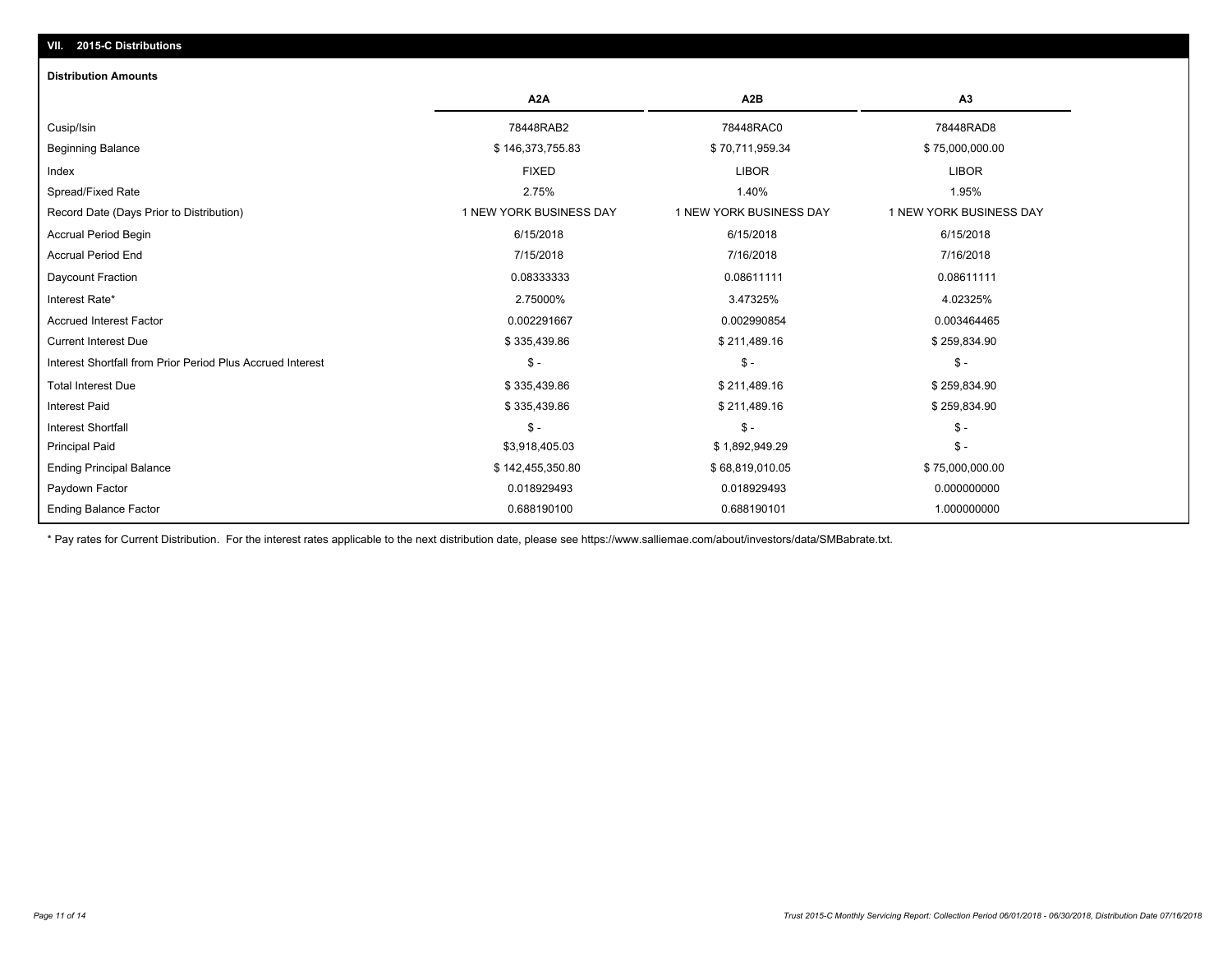| <b>Distribution Amounts</b>                                |                         |                         |
|------------------------------------------------------------|-------------------------|-------------------------|
|                                                            | в                       | C                       |
| Cusip/Isin                                                 | 78448RAE6               | 78448RAF3               |
| <b>Beginning Balance</b>                                   | \$70,000,000.00         | \$50,000,000.00         |
| Index                                                      | <b>FIXED</b>            | <b>FIXED</b>            |
| Spread/Fixed Rate                                          | 3.50%                   | 4.50%                   |
| Record Date (Days Prior to Distribution)                   | 1 NEW YORK BUSINESS DAY | 1 NEW YORK BUSINESS DAY |
| <b>Accrual Period Begin</b>                                | 6/15/2018               | 6/15/2018               |
| <b>Accrual Period End</b>                                  | 7/15/2018               | 7/15/2018               |
| Daycount Fraction                                          | 0.08333333              | 0.08333333              |
| Interest Rate*                                             | 3.50000%                | 4.50000%                |
| <b>Accrued Interest Factor</b>                             | 0.002916667             | 0.003750000             |
| <b>Current Interest Due</b>                                | \$204,166.67            | \$187,500.00            |
| Interest Shortfall from Prior Period Plus Accrued Interest | $\mathsf{\$}$ -         | $\mathsf{\$}$ -         |
| <b>Total Interest Due</b>                                  | \$204,166.67            | \$187,500.00            |
| <b>Interest Paid</b>                                       | \$204,166.67            | \$187,500.00            |
| <b>Interest Shortfall</b>                                  | $\mathsf{\$}$ -         | $\mathsf{\$}$ -         |
| <b>Principal Paid</b>                                      | $S -$                   | $S -$                   |
| <b>Ending Principal Balance</b>                            | \$70,000,000.00         | \$50,000,000.00         |
| Paydown Factor                                             | 0.000000000             | 0.000000000             |
| <b>Ending Balance Factor</b>                               | 1.000000000             | 1.000000000             |

\* Pay rates for Current Distribution. For the interest rates applicable to the next distribution date, please see https://www.salliemae.com/about/investors/data/SMBabrate.txt.

**VII. 2015-C Distributions**